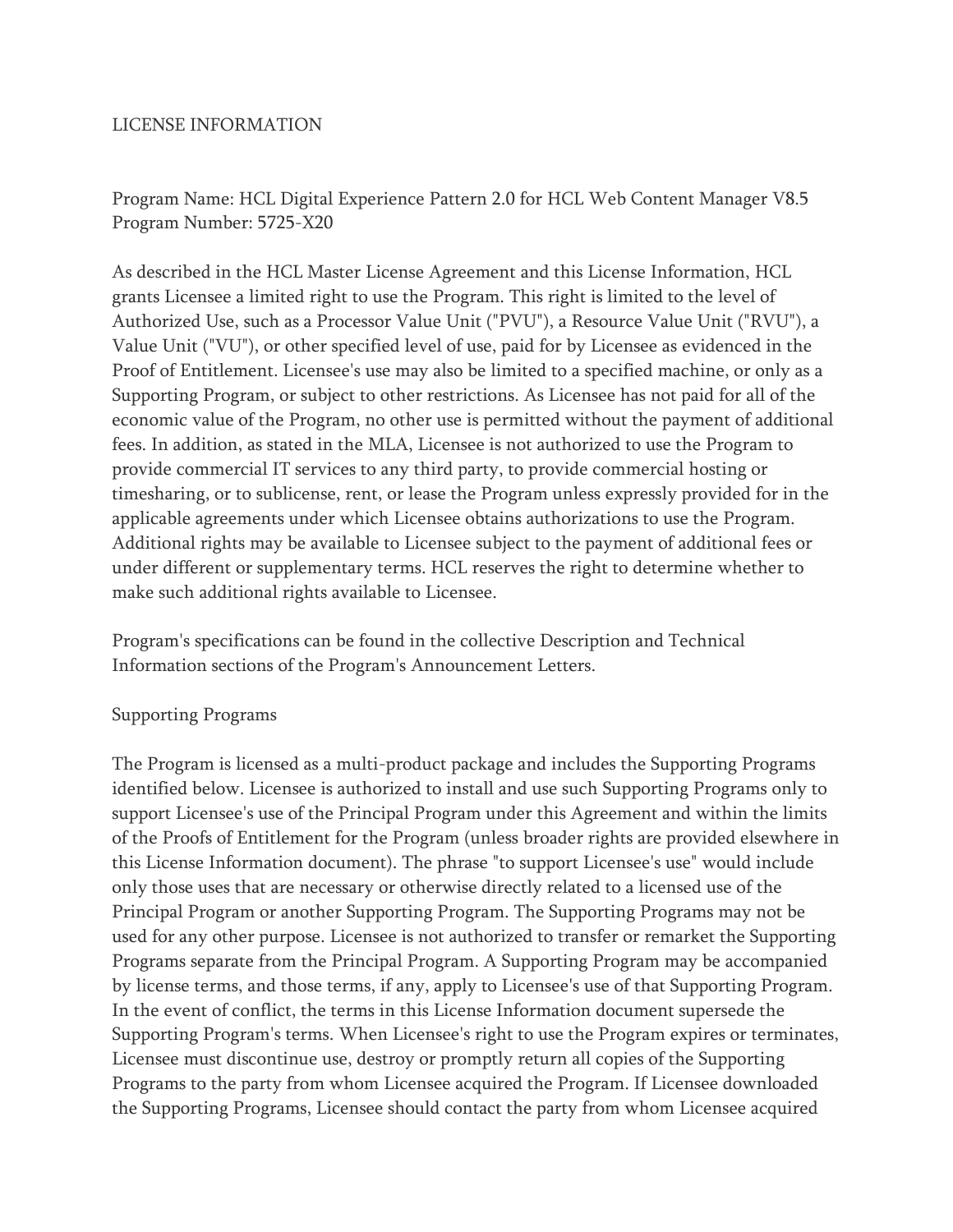the Program. If Licensee wishes to license the Supporting Programs for any use beyond the limits set forth above, please contact an HCL Sales Representative or the party from whom Licensee acquired the Program to obtain the appropriate license.

The following are Supporting Programs licensed with the Program: HCL Digital Experience Pattern 2.0 for HCL Portal V8.5

Terms for Oracle Outside In Technology

The Programs licensed under this Agreement include Outside In filtering and document viewing technology (the "Outside In Technology") supplied by Oracle USA, Inc. ("Oracle"). The term "Outside In Technology" includes any technology licensed to Oracle by its suppliers. As used in the Agreement, the term "HCL supplier" shall be deemed to include Oracle and its suppliers. In addition to the terms and conditions of this Agreement, as a condition of using the Outside In Technology, Licensee specifically agrees as follows:

(1) Oracle USA, Inc. is a third party beneficiary to this Agreement.

(2) Licensee may only transfer the Program by providing advance written notice to HCL and otherwise subject to the terms of this Agreement.

(3) Licensee may not publish the results of benchmark tests run on the Outside In Technology without prior written permission.

(4) HCL may inform HCL suppliers of compliance verification results relating to such HCL suppliers' components.

(5) To the extent allowed under applicable law, the Uniform Computer Information Transactions Act ("UCITA") does not apply.

Processor Value Unit (PVU)

Processor Value Unit (PVU) is a unit of measure by which the Program can be licensed. The number of PVU entitlements required is based on the processor technology (defined within the PVU Table by Processor Vendor, Brand, Type and Model Number at http://www.ibm.com/software/lotus/passportadvantage/pvu\_licensing\_for\_customers.html) and the number of processors made available to the Program. IBM continues to define a processor, for the purpose of PVU-based licensing, to be each processor core on a chip. A dual-core processor chip, for example, has two processor cores.

Licensee can deploy the Program using either Full Capacity licensing or Virtualization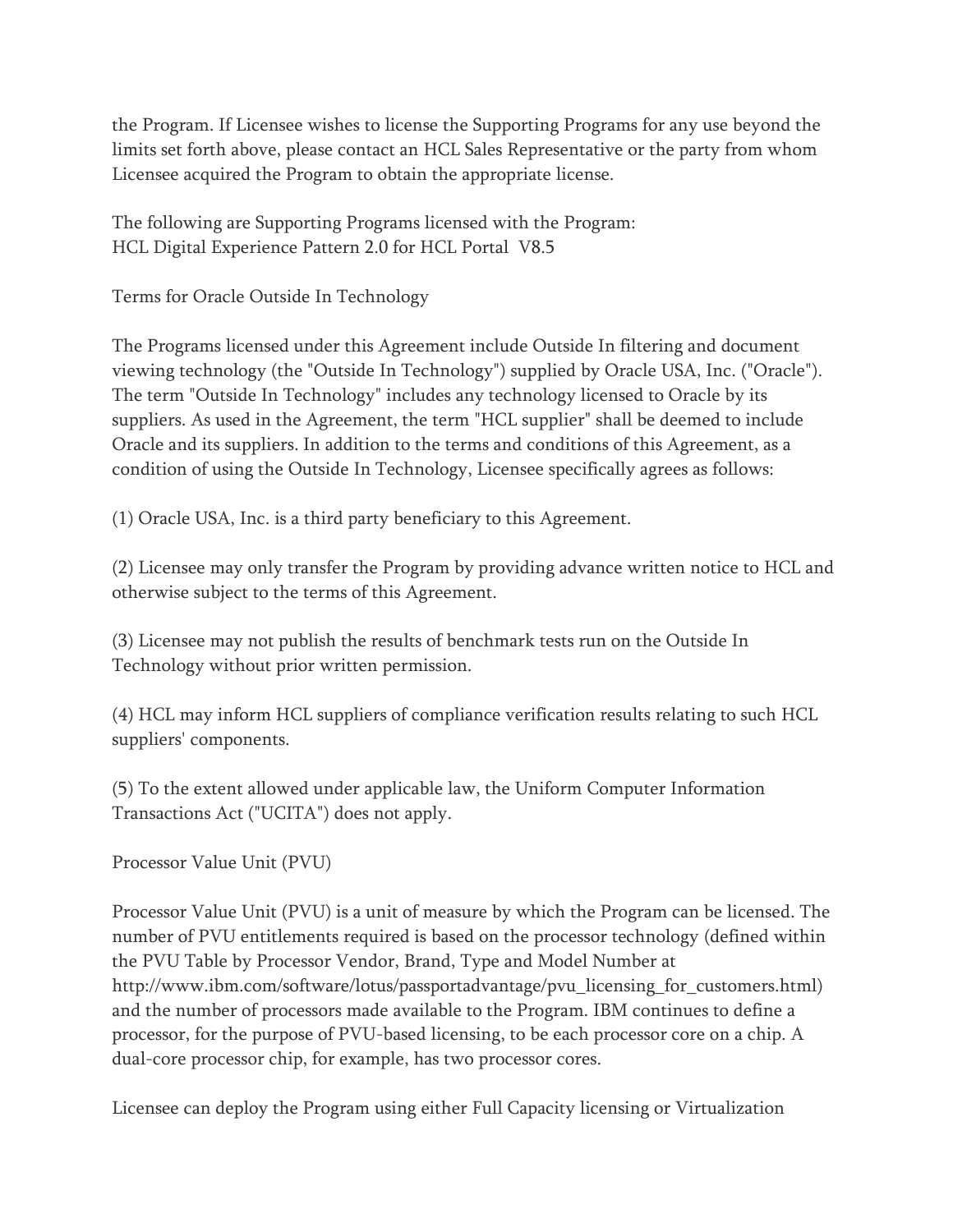Capacity (Sub-Capacity) licensing according to the Passport Advantage Sub-Capacity Licensing Terms (see webpage below). If using Full Capacity licensing, Licensee must obtain PVU entitlements sufficient to cover all activated processor cores\* in the physical hardware environment made available to or managed by the Program, except for those servers from which the Program has been permanently removed. If using Virtualization Capacity licensing, Licensee must obtain entitlements sufficient to cover all activated processor cores made available to or managed by the Program, as defined according to the Virtualization Capacity License Counting Rules at

http://www.ibm.com/software/lotus/passportadvantage/Counting\_Software\_licenses\_using\_s pecific\_virtualization\_technologies.html.

\* An Activated processor core is a processor core that is available for use in a physical or virtual server, regardless of whether the capacity of the processor core can be or is limited through virtualization technologies, operating system commands, BIOS settings, or similar restrictions.

Program-unique Terms

HCL Web Content Manager Substitution for PVU

Licensee may substitute HCL Digital Experience Pattern for Web Content Manager ("HDXPHWCM") PVU entitlements for equivalent HCL Web Content Manager ("HWCM") PVU entitlements provided that Licensee has separately acquired additional PVU entitlements to WCM and that Licensee's Authorized Use under this agreement of HDXPHWCM and HWCM combined does not exceed licensee's DXPWCM PVU entitlements.

Supporting Programs Details

HCL Digital Experience Pattern for HCL Portal

- Use Metric: PVU

- Entitlement Ratio: 1/1

"Ratio n/m" means that Licensee receives some number ('n') entitlements for the Supporting Program for every specified number ('m') entitlements of the Principal Program as a whole. Unless otherwise specified, the number of entitlements for the Supporting Program is rounded up to a multiple of 'n'. For example, if a Program includes 100 PVUs for a Supporting Program for every 500 PVUs obtained of the Principal Program and Licensee acquires 1,200 PVUs of the Program, Licensee may install the Supporting Program and have processor cores available to or managed by it of up to 300 PVUs. Those PVUs would not need to be counted as part of the total PVU requirement for Licensee's installation of the Program